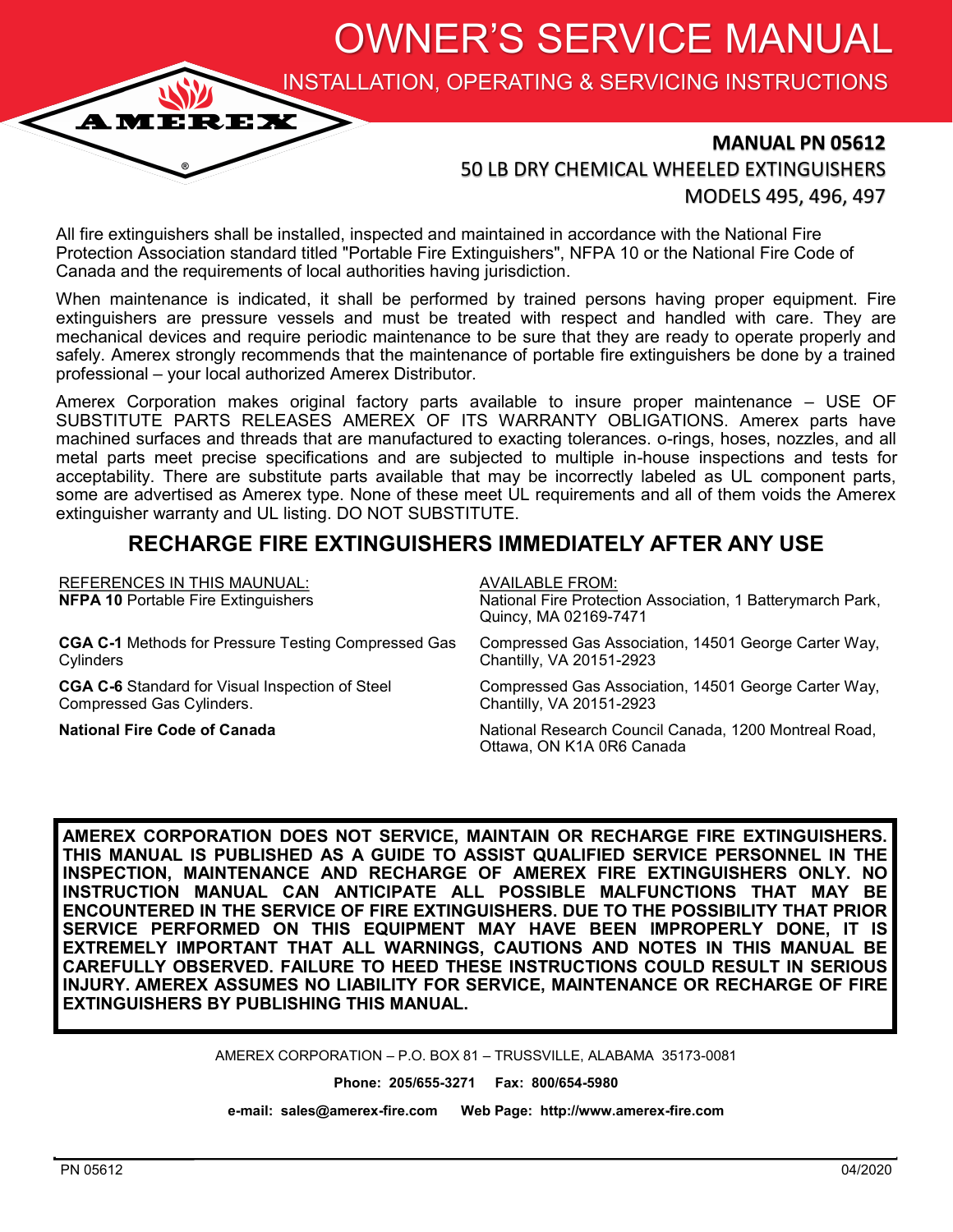# **INTRODUCTION**

The Amerex 50 pound Models 495 (ABC), 496 (Regular) & 497 (Purple K) Stored Pressure Wheeled Dry Chemical fire extinguishers are designed to provide larger volumes of dry chemical fire fighting agent than hand portable types for industrial applications. The wheeled extinguisher can easily be transported and operated by one person. The cage type carriage provides protection for the operating valve, cylinder and hose assembly. Easy rolling 12½ inch semi-pneumatic rubber tires assure minimum effort to quickly transport them through narrow spaces to a fire scene.

An easy to operate "T" handle assures "instant on" extinguisher discharge. All valve components, hose couplings and nozzle shut-off are machined brass for easy maintenance. A quality paint finish tops off a prime coated cylinder and carriage assembly for years of trouble free use. These models carry an Amerex warranty of six years.

Field recharging is possible utilizing maintenance/recharge equipment available through your Amerex Distributor. To provide optimum extinguisher reliability, recharging shall be performed by persons trained in fire extinguisher maintenance and servicing. This manual shall be used as a guide for installing, operating and servicing this extinguisher. The best place to have your extinguisher serviced and recharged is your Authorized Amerex Distributor who has the professional experience and equipment to do it properly.

# **PREPARING YOUR NEW EXTINGUISHER FOR USE**

- 1. Examine the extinguisher for evidence of shipping damage. Notify the delivering carrier immediately if any damage is discovered.
- 2. Remove all wrappings, straps and pallet retaining bolts.
- 3. Check to insure that the hose connection to the operating valve and shut-off nozzle to the hose are tight.
- 4. Check to insure that the shut-off nozzle is in the closed position. The pull pin shall be installed in the operating valve and the tamper seal intact.
- 5. This extinguisher is shipped from the factory fully charged. Visually inspect the pressure gauge the pressure shall be in the green zone (240 psi  $\pm$  approx. 10 psi range). The most accurate method to determine if the extinguisher is filled with the proper amount of chemical is to weigh the unit. The gross weight is indicated on the nameplate (label).
	- **NOTE: Slight pressure variances in the gauge reading may be found if the extinguisher has been subjected to extremes of heat or cold. High temperatures can cause high gauge readings and low temperatures, low readings. When in doubt, condition the extinguisher to 70ºF (21ºC) for several hours to obtain more accurate pressure gauge readings.**
- 6. Record the date the unit is being placed into service on the inspection tag and attach it to the extinguisher.

# **INSTALLATION**

Do not place this extinguisher close to a potential fire hazard. Amerex recommends a location no less than a 50 foot distance from the hazard while leaving an unobstructed access. Avoid placing it in an extremely hot or cold place. The operational temperature range for this extinguisher is -40ºF to +120ºF (-40ºC to +49ºC). The extinguisher shall be adequately protected if temperatures outside of this range are anticipated. Keep the extinguisher clean and free from dirt, ice, chemicals and any contaminants which may interfere with its proper operation. Do not functionally test this fire extinguisher. (Testing or any use may cause the extinguisher to gradually lose pressure and become ineffective.)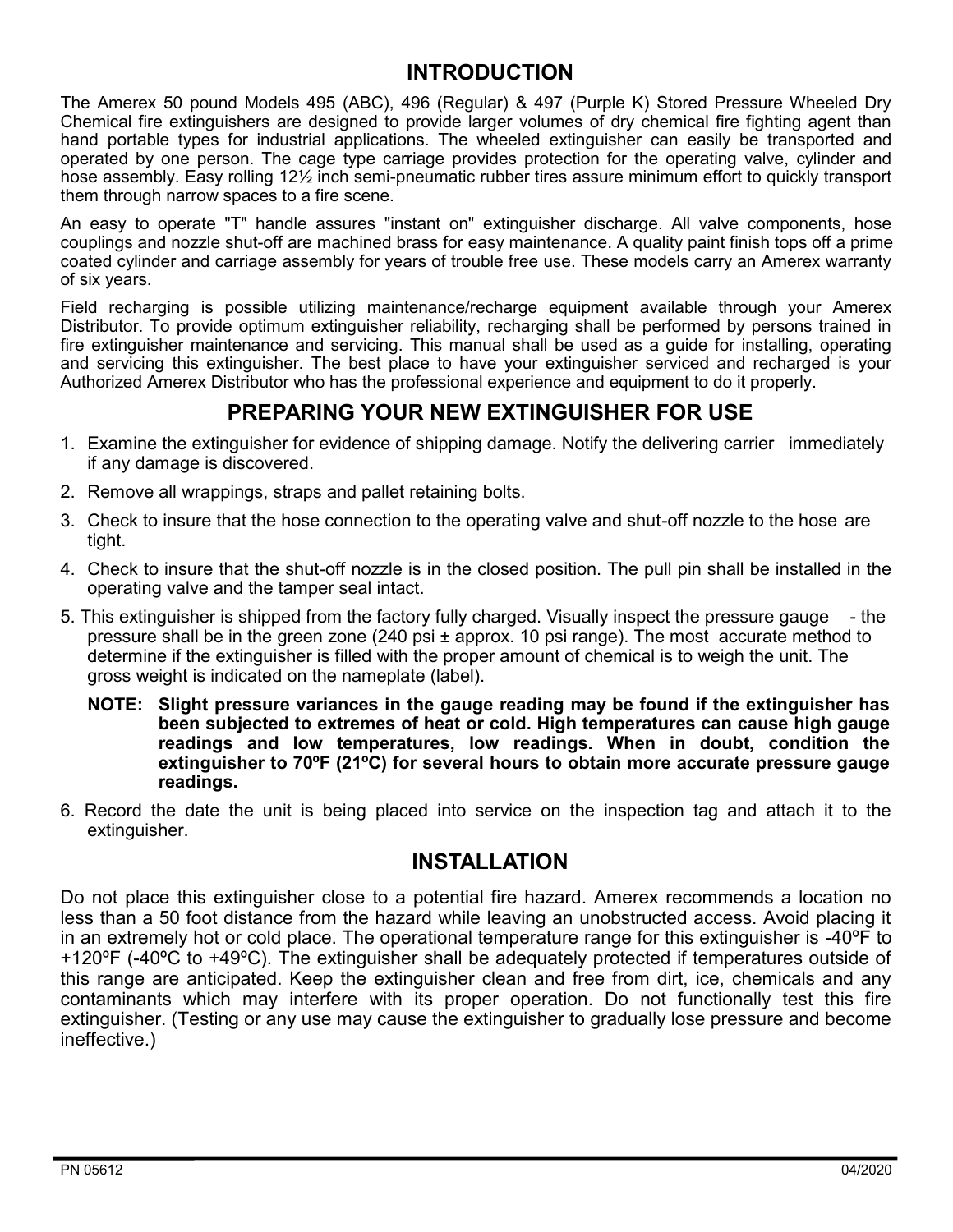# **OPERATION**

**NOTE: Persons expected to use this extinguisher shall be trained in initiating its operation and in the proper fire fighting technique. Familiarize all personnel with this information before an emergency occurs.**

1. Move the extinguisher to within approximately 30 feet of the fire site. Keep the extinguisher upright.

**CAUTION: This extinguisher must be operated in an upright position. If equipped with an optional tow loop and vehicle towed to the fire scene, remove from tow hitch and operate in a vertical position.**

- 2. Twist and pull the pull pin. Open cylinder discharge valve by rotating (pulling) the "T" handle valve lever toward the hose. The hose is now pressurized with chemical.
- 3. Pull nozzle, with lever in the closed position, from the mount and extend the hose from the storage rack.
- 4. Stand back 15 feet from the fire and aim the nozzle at base of flames nearest you. Open nozzle by pulling handle toward you (be prepared for a discharge recoil by holding the nozzle firmly).
- 5. Sweep side to side across the base of the fire and past both edges. Progressively follow up until the fire is extinguished. Work the fire away from you while being alert for flashbacks. Move closer as the fire is extinguished but not so close as to scatter or splash the burning materials.
- 6. When the fire is out, push the nozzle lever forward to the closed position. Push the "T" handle on the cylinder discharge valve to the closed position.
- 7. Evacuate and ventilate the area immediately after extinguishing the fire. The fumes and smoke from any fire may be hazardous and can be deadly.

### **DISCHARGE TIME – 35 SECONDS (APPROXIMATELY)**

**EFFECTIVE RANGE OF AGENT THROW IS 25 TO 30 FEET**

**HOSE LENGTH – 25 FEET**

### **SHUTDOWN**

#### **CAUTION: BEFORE PERFORMING THE SHUTDOWN PROCEDURE AND PREPARING TO MOVE THE EXTINGUISHER TO THE RECHARGE LOCATION, DETERMINATION MUST BE MADE THAT THE FIRE IS COMPLETELY EXTINGUISHED AND THERE IS NO DANGER OF A FLASHBACK.**

- 1. Tip the extinguisher to the horizontal position (resting on the carriage handle) and slowly push the "T" handle on the cylinder discharge valve to the open position. Slowly push the nozzle lever to the open position and be prepared for some chemical discharge.
- 2. When all pressure has been evacuated from the extinguisher, return the nozzle lever and cylinder discharge valve to the closed position.

**NOTE: These steps will allow easy depressurization of the extinguisher and clear the hose assembly with a minimal loss of remaining chemical.**

3. Return the extinguisher to the upright position. Coil the hose onto the storage rack and position the nozzle into the mount in preparation for transport to the recharge location.

### **INSPECTING THE EXTINGUISHER**

**This extinguisher shall be inspected at regular intervals (monthly or more often if circumstances dictate) to insure that it is ready for use. Inspection is a "quick check" that a fire extinguisher is available and is in operating condition. It is intended to give reasonable assurance that the fire extinguisher is fully charged. This is done by verifying that it is in its designated place, that it has not been actuated or tampered with, and that there is no obvious physical damage or condition to prevent its operation.**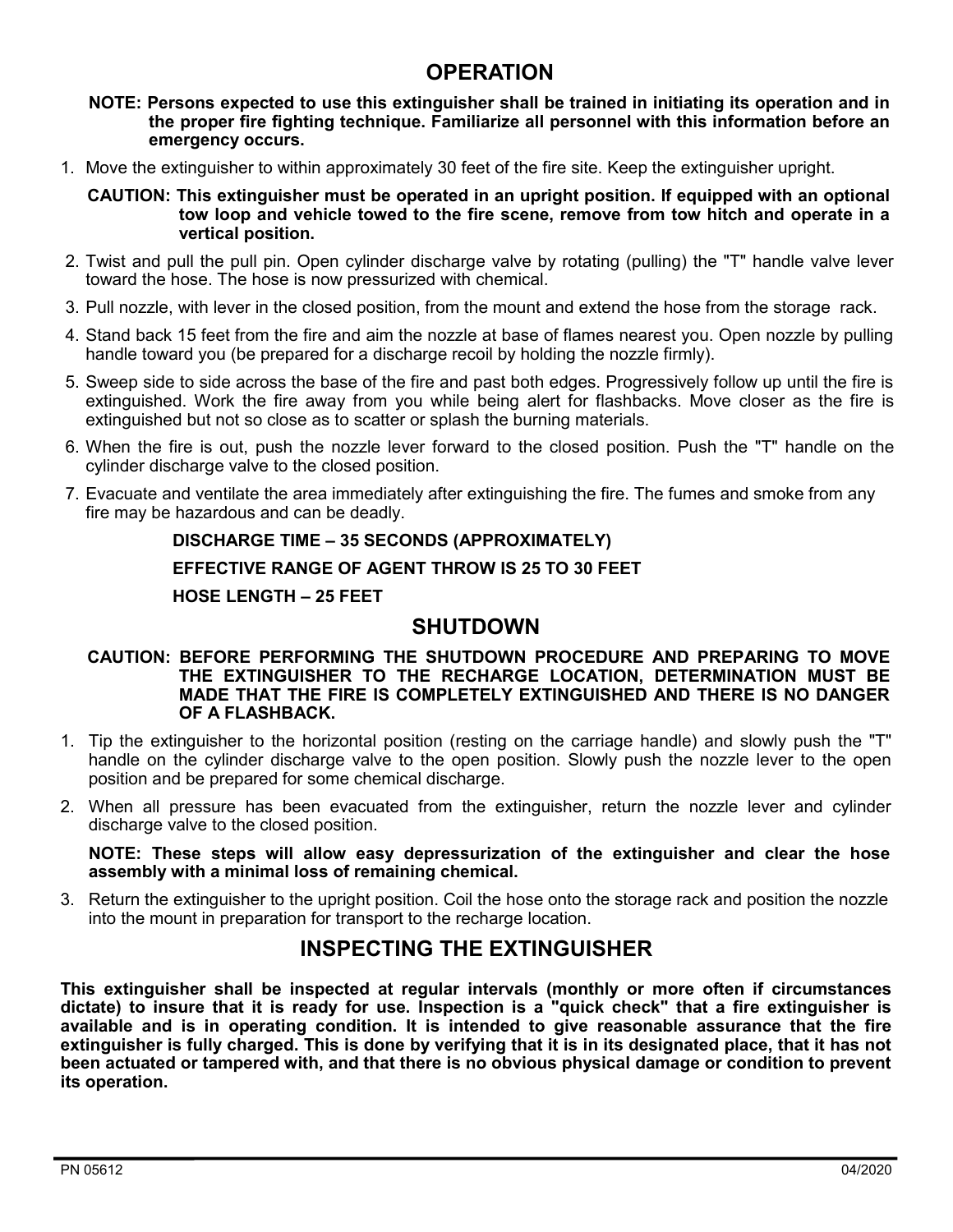# **PERIODIC INSPECTION PROCEDURES**

### **(Monthly or more often if circumstances dictate)**

NFPA 10 Periodic inspection of fire extinguishers shall include a check of at least the following items:

- 1. Located in designated place.
- 2. No obstruction to access or visibility.
- 3. Pressure gauge reading or indicator in the operable range or position.
- 4. Operating instructions on nameplate and facing outward.
- 5. Safety seals and tamper indicators not broken or missing.
- 6. Examination for obvious physical damage, corrosion, leakage, or clogged nozzle.
- 7. Determine fullness by weighing.

### **MAINTENANCE**

NFPA 10 At least once a year or more frequently if circumstances require, maintenance shall be performed. Maintenance is a "thorough check" of the extinguisher. It is intended to give maximum assurance that a fire extinguisher will operate effectively and safely. It includes a thorough examination for physical damage or condition to prevent its operation and any necessary repair or replacement. It will normally reveal if hydrostatic testing or internal maintenance is required.

### **MAINTENANCE – SERVICE PROCEDURE**

### **NOTE: THIS PROCEDURE WILL BE BEST ACCOMPLISHED WITH THE EXTINGUISHER IN AN UPRIGHT POSITION AND ON A LEVEL SURFACE.**

1. Clean extinguisher to remove dirt, grease or foreign material. Check to make sure that the instruction nameplate is securely fastened and legible. Inspect the cylinders for corrosion, abrasion, dents or weld damage. If any damage is found, hydrostatically test to factory test pressure 480 psi (3310 kPa), in accordance with instructions in CGA C-6 and NFPA 10. See proper method of depressurizing and reclaiming chemical in Recharge procedures.

#### **NOTE: WHEN CLEANING, AVOID USE OF SOLVENTS AROUND THE PRESSURE GAUGE. THEY COULD SERIOUSLY DAMAGE THE PLASTIC GAUGE FACE.**

- 2. Inspect the extinguisher for damaged, missing or substitute parts. Only factory replacement parts are approved for use on Amerex fire extinguishers.
- 3. Weigh the extinguisher and compare with weight printed in the "Maintenance" section on the nameplate. Recharge extinguisher if weight is not within indicated allowable tolerances.
- 4. Check the date of manufacture printed on the extinguisher nameplate or on the agent cylinder dome. The agent cylinder must be hydrostatically tested initially at 12 years to the test pressure indicated on the nameplate, 480 psi (3310 kPa). Subsequent hydrotests are due every 7 years there after if using the proof pressure method or every 12 years there after if using the water jacket method.
- 5. Visually inspect the pressure gauge:
	- a. If bent, damaged or improper gauge, depressurize and replace.
	- b. If pressure is low, check for leaks.
	- c. If over pressurized (overcharged), depressurize the extinguisher and follow recharge instructions.
- 6. Remove pull pin checking for freedom of movement. Replace if bent or if removal appears difficult.

### **7. WARNING: ALWAYS OPEN THE SHUTOFF NOZZLE HANDLE SLOWLY. ANY EVIDENCE OF AGENT IN THE NOZZLE INDICATES THAT THE UNIT MAY HAVE BEEN USED AND THE USE NOT REPORTED. BE PREPARED FOR A POSSIBLE DISCHARGE AND NOZZLE RECOIL.**

Check the nozzle shutoff lever for freedom of movement (open and close several times). If the operation is impeded, disassemble the nozzle, replace parts and/or properly lubricate as necessary. Make sure that the nozzle tip is clear and unobstructed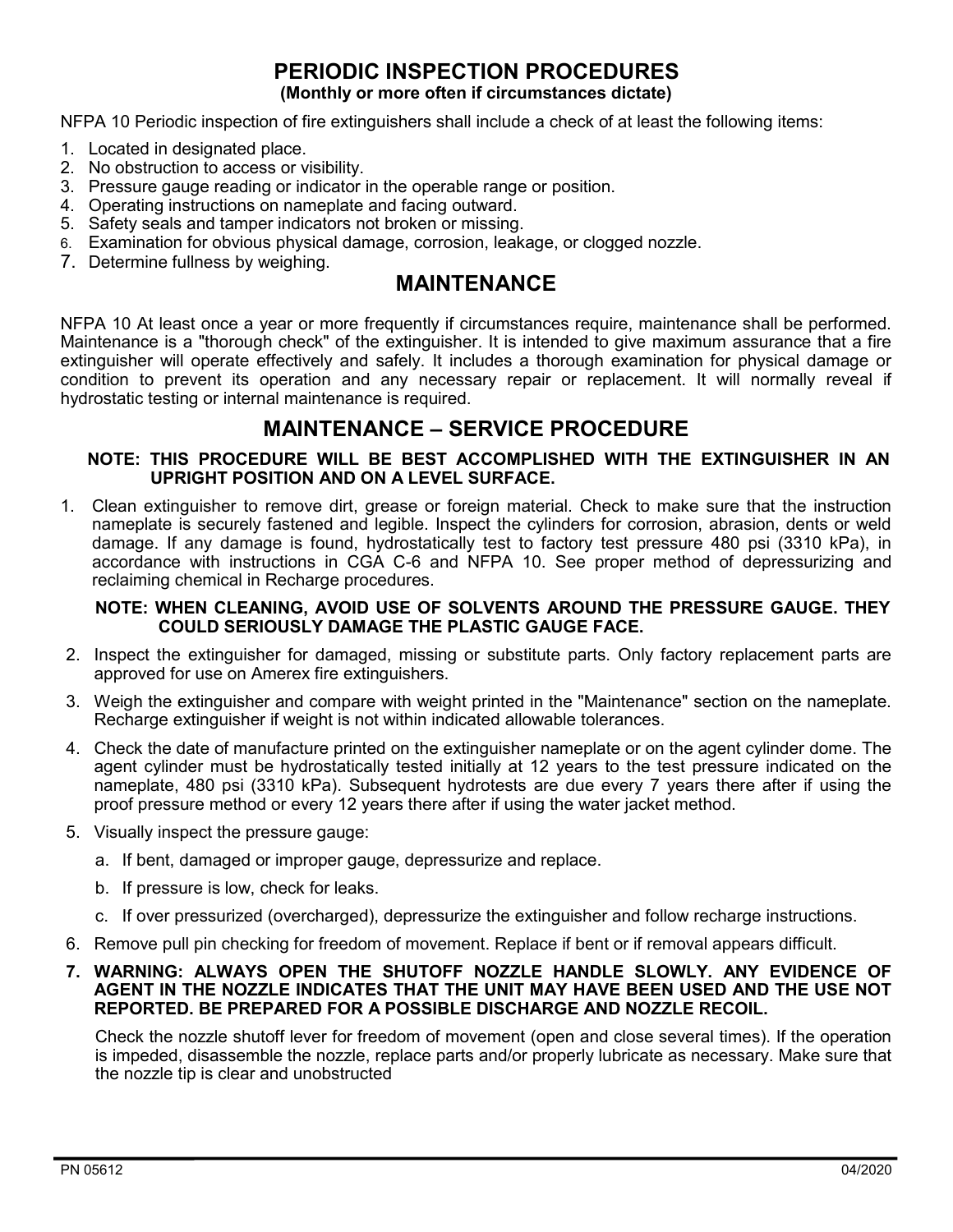- 8. After making sure that there is no residual pressure in the discharge hose, disconnect it from the operating valve. Blow air through the hose and nozzle assemblies to insure that the passage is clear of foreign material. Check the couplings, hose and hose gasket for damage or deterioration – replace as necessary.
- 9. Inspect the valve assembly for corrosion or damage to hose thread connection. Replace valve assembly or component parts as necessary following the proper depressurization and recharge procedures. If valve removal is necessary, complete all steps in the Recharge Procedure.
- 10. Reconnect the hose to the agent cylinder. Properly coil the hose on the rack and install the nozzle (with the lever in a closed position) on the mount.

#### **NOTE: WHEN ASSEMBLING THE HOSE TO THE AGENT CYLINDER OR NOZZLE TO THE HOSE, TIGHTEN THE COUPLING ¼ TURN AFTER CONTACTING THE HOSE GASKET.**

- 11. Inspect the wheels to insure they rotate freely. Lubricate as required.
- 12. Check carriage assembly for loose nuts, bolts, frame distortion or damage. Check welds for damage or corrosion. Replace damaged parts or make repairs as necessary.
- 13. Install new tamper seal and record service data on the extinguisher inspection tag.
- 14. If the extinguisher has been moved to perform service, make sure that it is returned to its proper location.

### **COMPLETE MAINTENANCE – SIX YEAR TEARDOWN**

**NFPA 10 Every six years, stored pressure extinguishers shall be emptied and subjected to the applicable maintenance procedures. When the applicable maintenance procedures are performed during periodic recharging the six year requirement shall begin from that date.**

#### **NFPA 10 Requires that a "verification of service" external collar tag be installed on the extinguisher whenever a Six Year Maintenance is performed. The "verification of service" tag can only be installed if the operating valve has been removed.**

1. Discharge chemical and pressure into a "closed" dry chemical recovery system (several are commercially available). **Make sure that the extinguisher is completely empty and depressurized**.

#### **NOTE: A "closed recovery system" is designed to prevent loss of the chemical "fines". Loss of the "fines" could result in reduced extinguisher efficiency.**

2. Clean extinguisher to remove dirt, grease or foreign material. Check to make sure that the instruction pictogram is securely fastened and legible. Inspect the cylinder for corrosion, abrasion, dents or weld damage. If any of these conditions are found and you doubt the integrity of the cylinder, hydrostatically test to factory test pressure marked on the nameplate in accordance with CGA C-1 and NFPA 10.

#### **NOTE: When cleaning, avoid use of solvents around the pressure gauge. They could seriously damage the plastic gauge face.**

- 3. Inspect the extinguisher for damaged, missing or substitute parts. Only factory replacement parts are approved for use on Amerex fire extinguishers.
- 4. Check the date of manufacture printed on the extinguisher nameplate or on the agent cylinder dome. The agent cylinder must be hydrostatically tested initially at 12 years to the test pressure indicated on the nameplate, 480 psi (3310 kPa). Subsequent hydrotests are due every 7 years there after if using the proof pressure method or every 12 years there after if using the water jacket method.
- 5. Visually inspect the pressure gauge if bent, damaged or improper gauge replace with the proper Amerex pressure gauge (see Parts List).
- 6. Check pull pin for freedom of movement. Replace if bent or if removal appears difficult.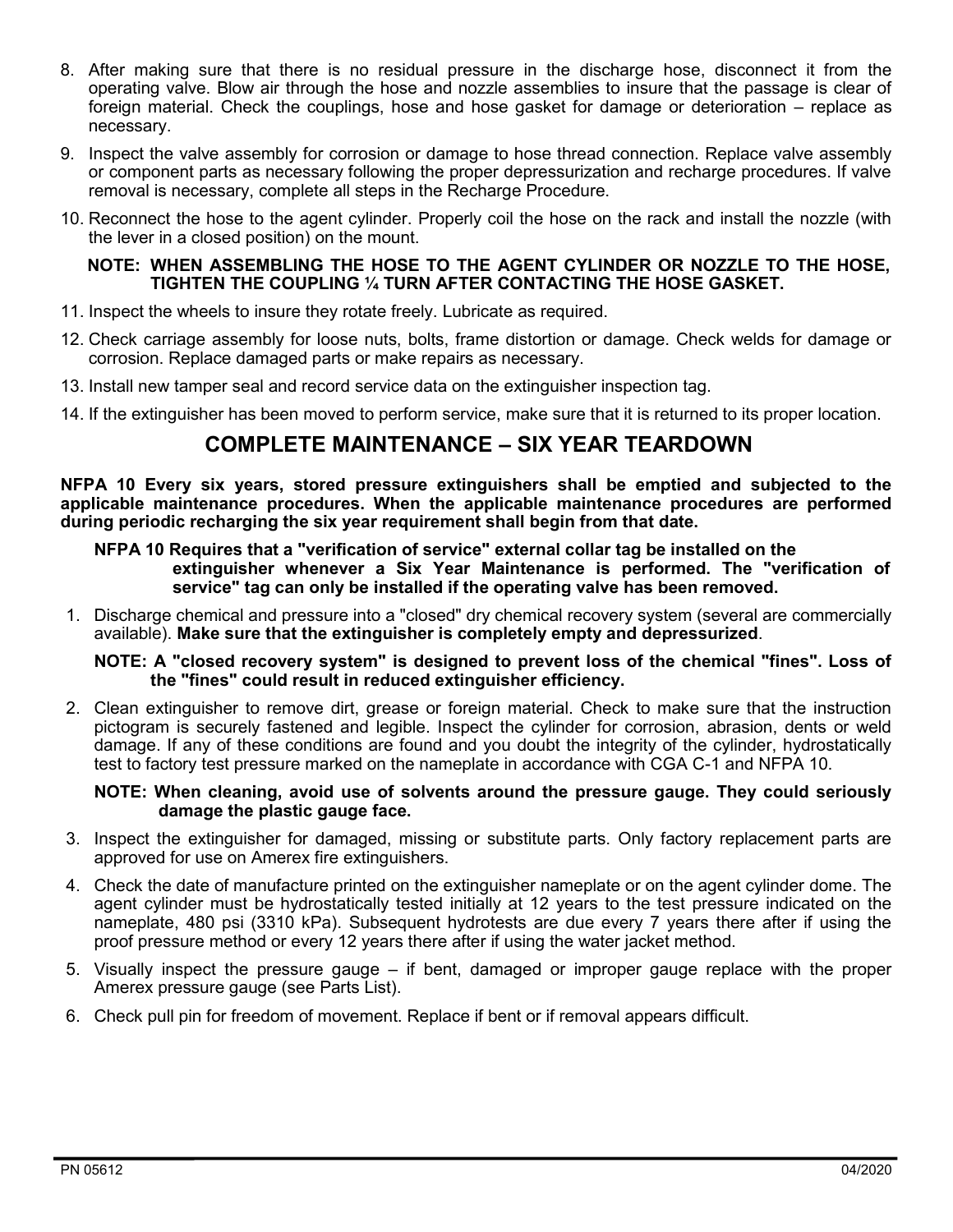- 7. Verify that no pressure remains in the extinguisher. (Operating valve and nozzle shutoff in open position and there is no discharge).
- 8. Check the nozzle shutoff lever for freedom of movement (open and close several times). If the operation is impeded, disassemble the nozzle, replace parts and/or properly lubricate as necessary. Make sure that the nozzle tip is clear and unobstructed.
- 9. Disconnect the discharge hose from the operating valve. Blow air through the hose and nozzle assemblies to insure that the passage is clear of foreign material. Check the couplings, hose and hose gasket for damage or deterioration – replace as necessary. The discharge hose shall be hydrostatically tested to 300 psi (2068 kPa) every 12 years.
- 10. Inspect the wheels to insure they rotate freely. Lubricate as required.
- 11. Check carriage assembly for loose nuts, bolts, frame distortion or damage. Check welds for damage or corrosion. Replace damaged parts or make repairs as necessary.

### **WARNING: Valve removal and/or valve part replacement shall be made only after completing the depressurizing procedures listed in Step 1 of the Complete Maintenance section.**

- 12. Remove operating valve assembly. Inspect for corrosion or damage to hose thread connection.
- 13. Complete steps 2 through 13 of Recharge Procedure.

### **RECHARGE**

### **WARNING:**

- **a. Before attempting to disassemble, be sure the extinguisher is completely depressurized.**
- **b. Never have any part of your body over the extinguisher while removing the valve assembly.**
- **c. Use a protective shield between you and the pressure gauge while charging an extinguisher. Do not stand in front of the gauge if a shield is not available.**
- **d. Use a regulated pressurizing source of dry nitrogen only with a minimum dew point of minus 70ºF (minus 57ºC). Set the regulator to no more than 265 psi (1827 kPa).**
- **e. Check and calibrate regulator gauge at frequent intervals. The regulator gauge shall be used to determine when the intended charging pressure has been reached. Do not use the extinguisher gauge for this purpose.**
- **f. Never leave an extinguisher connected to a regulator of a high pressure source for an extended period of time. A defective regulator could cause the cylinder to rupture due to excessive pressure.**
- **g. Do not mix types of dry chemicals in extinguishers, recharge or recovery systems. Mixing ABC (acidic base) with Regular, Purple-K, Super-K or Monnex (alkaline base) dry chemicals may result in a chemical reaction capable of developing a dangerous pressure buildup.**

# **RECHARGING PROCEDURE**

- 1. Perform steps 1 through 12 of the "Complete Maintenance (Six Year Teardown)" section.
- 2. Thoroughly clean all parts of the disassembled valve with a soft bristle brush or soft cloth. Blow the valve out with air or nitrogen. Inspect the collar o-ring, spring and downtube assembly, and replace parts if worn or damaged. Replace the valve stem & collar o-ring with **new** components. Lubricate the collar o-ring and small o-ring on the valve stem with V-711 (do not lubricate the valve stem seal).
- 3. Reassemble the valve assembly, including downtube and set aside.
- 4. Remove any chemical remaining in the cylinder and check the condition. Properly dispose of any chemical that is contaminated or caked.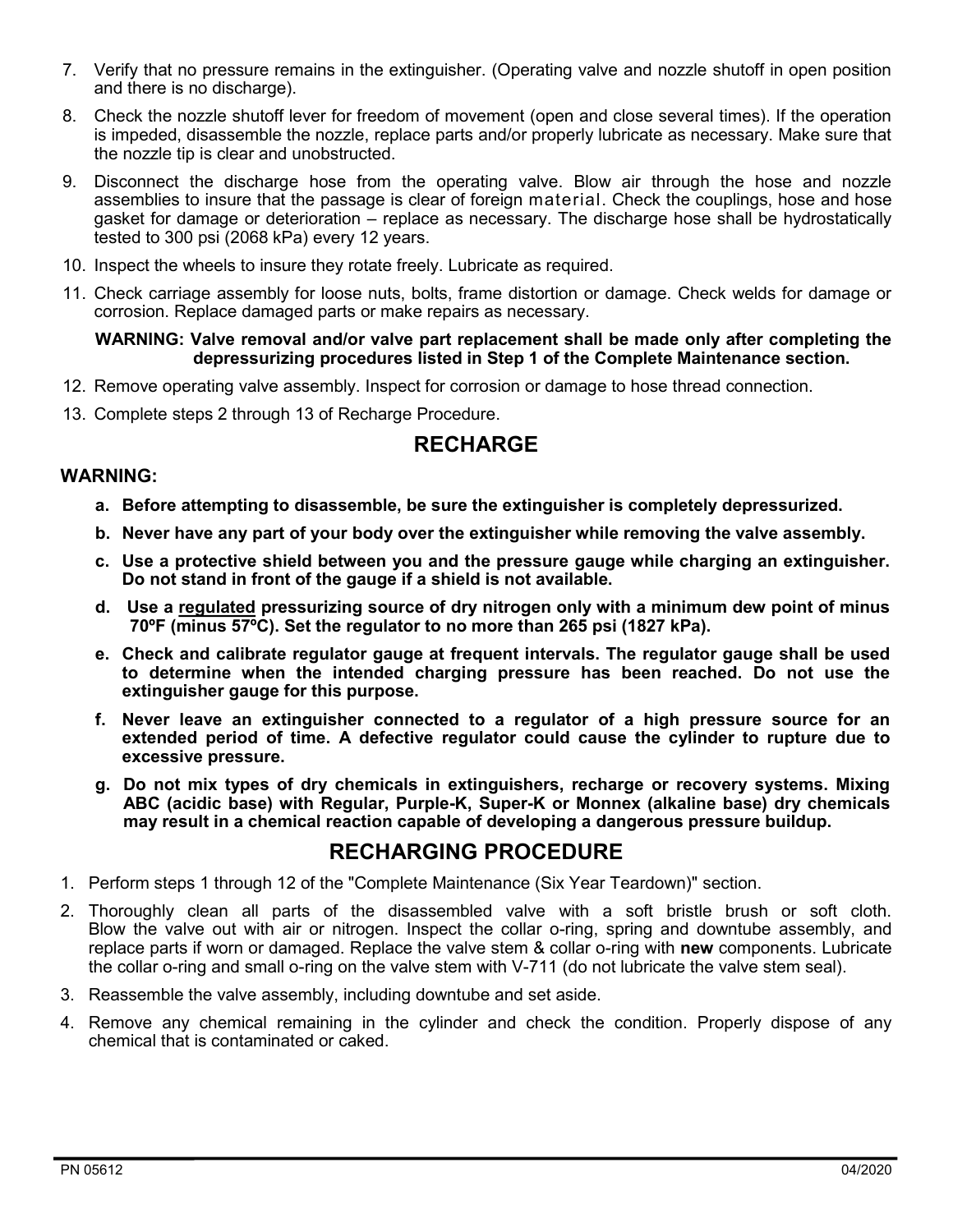- 5. Inspect the cylinder interior following CGA Visual Inspection Standard C-6.
- 6. Using an accurate scale, fill cylinder with the correct amount and type of dry chemical specified on the label (nameplate). Use Amerex chemical which has been kept free of moisture and contamination. See Warning (g) – **DO NOT MIX TYPES OF CHEMICALS**.
- 7. Clean cylinder collar o-ring seat and collar threads with a small brush and then wipe off surfaces with a clean cloth to remove dust. Lightly brush the collar o-ring seat with V-711.
- 8. Install "verification of service" external collar tag. Install discharge valve assembly and attach pressurizing adapter (PN 06160) to discharge port.
- 9. Pressurize extinguisher with dry nitrogen to 240 psi. Nitrogen supply regulator shall be set to no more than 265 psi. This will insure proper aeration of the chemical.
- 10. Check extinguisher for leaks by applying detecting fluid or a solution of soapy water to the nitrogen charging adapter orifice, around the collar o-ring sealing area, cylinder welds and gauge. Remove the pressurizing adapter.
- 11. install discharge hose and discharge nozzle assembly (see instructions).
- 12. Install pull pin and tamper seal. Attach new recharge tag.
- 13. Return extinguisher to its proper location. Mountings for stationary extinguishers shall be properly secured.

# **TROUBLESHOOTING GUIDE**

**WARNING: Before attempting to correct any leakage problem, be sure that the agent cylinder and hose are completely depressurized. Check to determine the source of a leak before the extinguisher is depressurized. Leakage repairs will require depressurization and removal of the valve assembly. Depressurize by discharging into a Closed Recovery System or inverting the extinguisher. After depressurizing the extinguisher and correcting the problem, it will be necessary to clean all valve parts thoroughly.**

|                  | <b>PROBLEM</b>                                                                                                                                                                                                      | <b>CORRECTIVE ACTION</b>                                                                                                                                                            |
|------------------|---------------------------------------------------------------------------------------------------------------------------------------------------------------------------------------------------------------------|-------------------------------------------------------------------------------------------------------------------------------------------------------------------------------------|
| 1.               | Leak at collar o-ring                                                                                                                                                                                               | Remove valve assembly, remove and discard o-ring, clean collar and lube lightly<br>with V-711. Clean o-ring groove on valve and install new collar o-ring. Lubricate<br>with V-711. |
| 2.               | Leak through valve                                                                                                                                                                                                  | Check valve stem seating area for scratches or foreign matter. Clean seating area<br>with a tooth brush and soft cloth. Install new valve stem assembly.                            |
| 3.               | Leak around gauge                                                                                                                                                                                                   | Remove gauge*, clean threads and reinstall using Teflon tape on the gauge<br>threads.                                                                                               |
| 4.               | Defective gauge                                                                                                                                                                                                     | Remove defective gauge* an install the proper Amerex pressure gauge (PN 05225<br>240 psi) using Teflon tape on the gauge threads.                                                   |
| $\overline{5}$ . | Leak in the cylinder                                                                                                                                                                                                | Contact Amerex if under warranty, otherwise mark "REJECTED" and remove from<br>service or return to owner.                                                                          |
|                  | * Pressure gauge threads are coated with a special epoxy at the factory. For easy removal, soak the valve<br>assembly in hot water (180°F) for two to four minutes. Remove gauge with a thin 7/16" open end wrench. |                                                                                                                                                                                     |

# **FOR REPLACEMENT PARTS SEE THE AMEREX PORTABLE AND WHEELED PARTS BOOK PN 27277 AVAILABLE AT http://www.amerex-fire.com UNDER MANUALS OF THE RESOURCE SELECTION.**